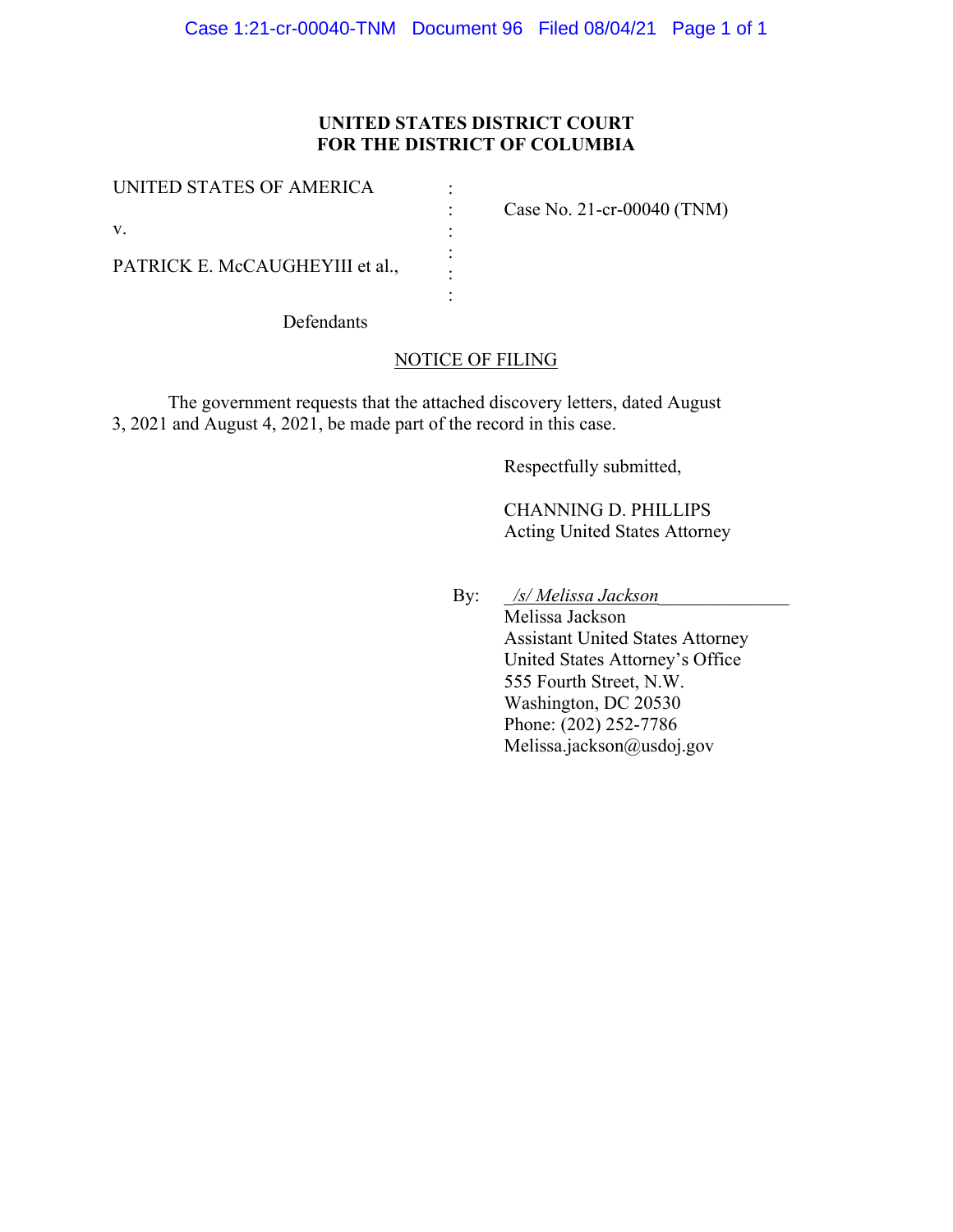### Case 1:21-cr-00040-TNM Document 96-1 Filed 08/04/21 Page 1 of 2



U.S. Department of Justice

Channing D. Phillips Acting United States Attorney

*District of Columbia*

*Judiciary Center 555 Fourth St., N.W. Washington, D.C. 20530*

August 3, 2021

VIA USAFX and Email

John Kiyonaga john@johnckiyonaga.com Counsel for Defendant SILLS

Elizabeth Toplin Elizabeth\_Toplin@fd.org Kathleen Gaughan Kathleen Gaughan@fd.org Counsel for Defendant Morss

Re: *United States v. Patrick McCaughey, Tristan Stevens, Christopher Quaglin, David Judd, Robert Morss, and Geoffrey Sills 21-CR-40 (TNM) - Production 2 - 8*

Dear Counsel:

We have uploaded Productions 2- 8 (and the August Viewing letter) and all the related files to USAfx. (This includes files and the related letters for Discovery Letter 2- 4-8-21; Discovery Letter 3 – 4-13-21; Discovery Letter 4 and 5- June 9, 2021; Discovery Letter 6- June 14, 2021; Discovery Letter 7- June 14, 2021; and Discovery Letter 8- 6-14-21).

As with all files on USAfx, they auto-expire after 60 days. Please download them before they auto-expire.

I will forward additional discovery soon. If you have any questions, please feel free to contact me.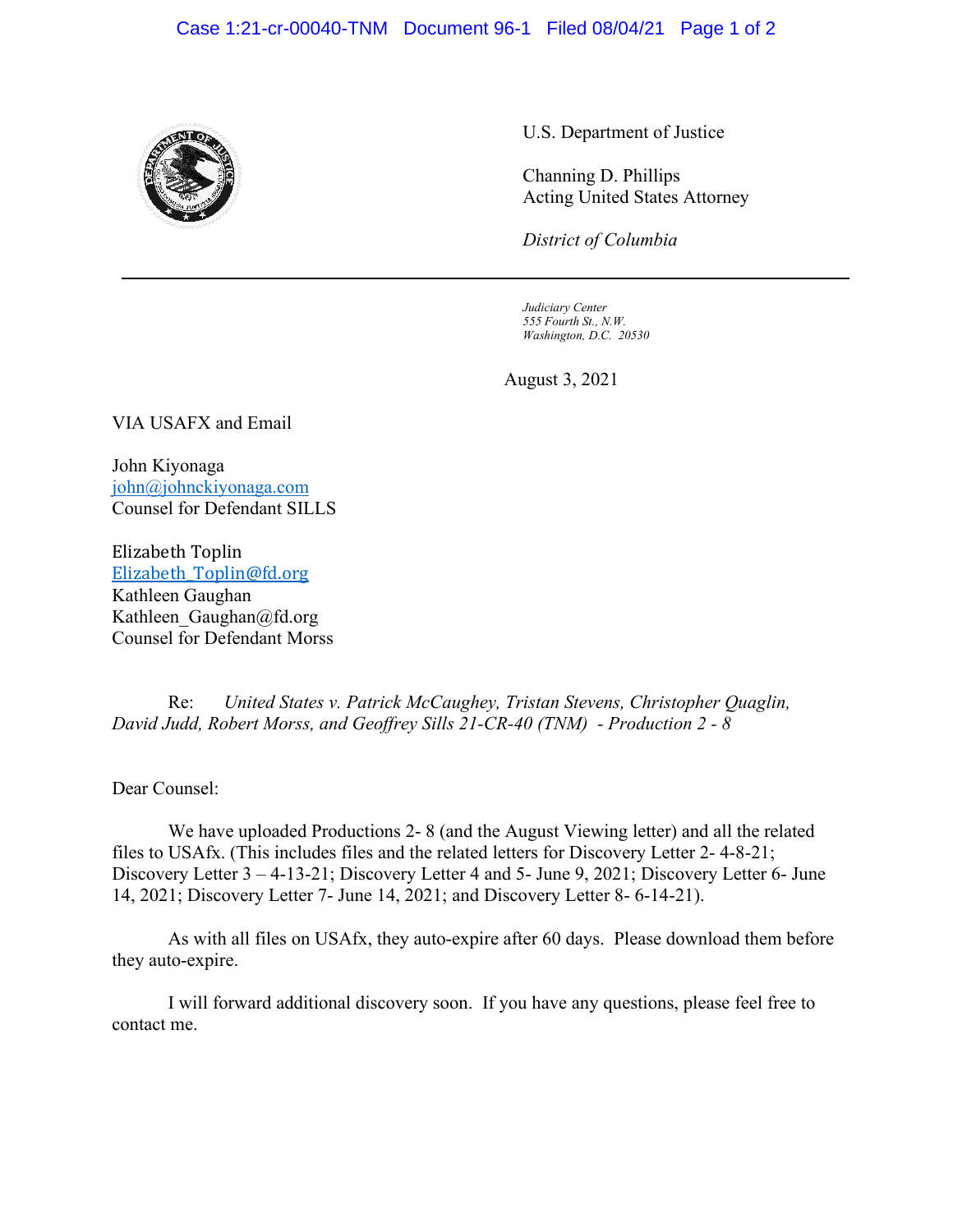n  $ByZ$ 

MELISSA JACKSON Assistant United States Attorney D.C Bar Number 996787 United States Attorney's Office 555 Fourth Street, N.W. Washington, D.C. 20530 Telephone: (202) 815-8585 Email: Melissa.Jackson@USDOJ.GOV

**Jocelyn Bond** Assistant United States Attorney

Enclosure(s): cc: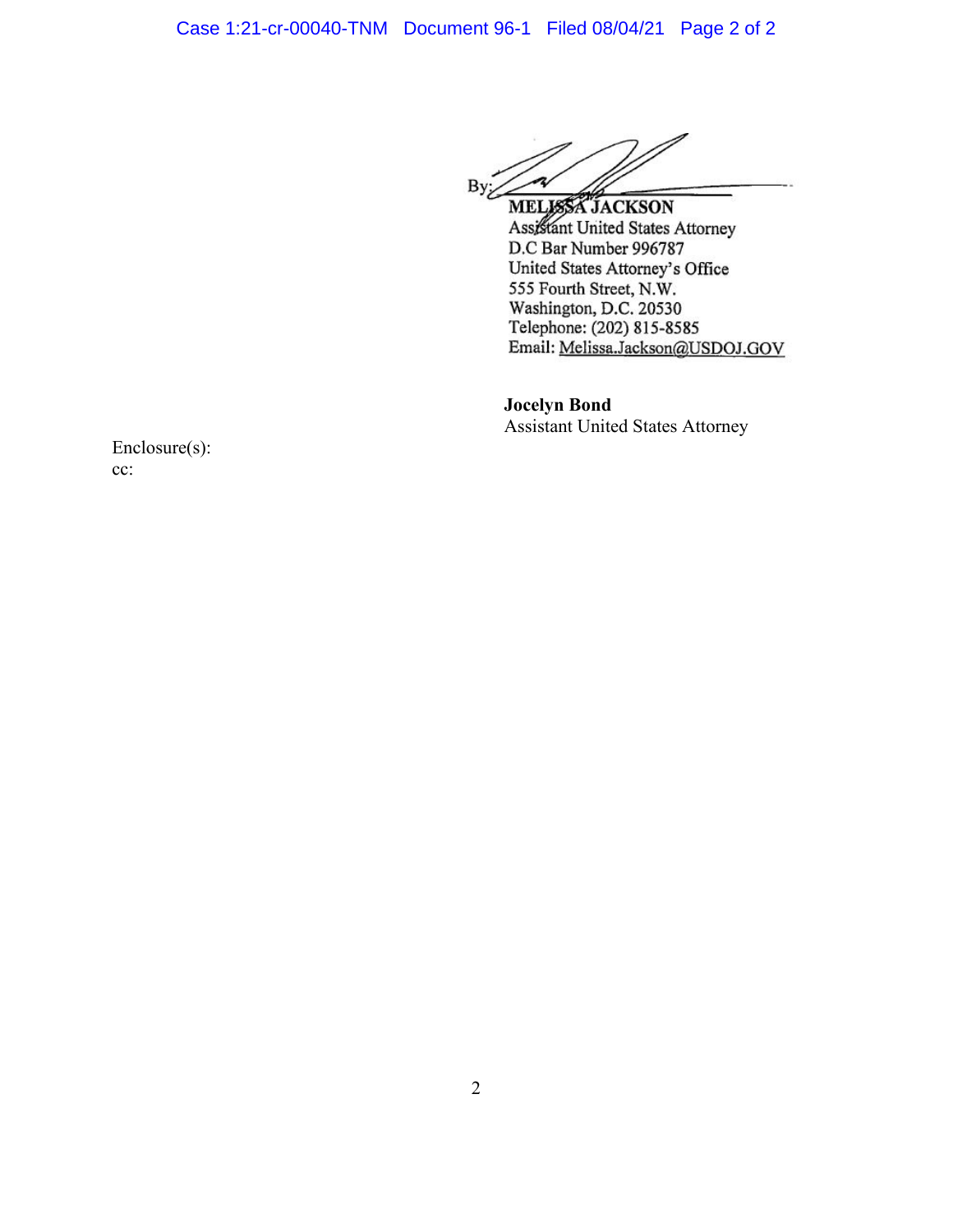## Case 1:21-cr-00040-TNM Document 96-2 Filed 08/04/21 Page 1 of 4



U.S. Department of Justice

Channing D. Phillips Acting United States Attorney

*District of Columbia*

*Judiciary Center 555 Fourth St., N.W. Washington, D.C. 20530*

August 4, 2021

VIA USAFX and Email

VIA USAFX and Email Lindy Urso, Esq. lindy@lindyursolaw.com Counsel for Defendant McCaughey

Lauren Cobb, Esq. Lauren\_Cobb@fd.org Counsel for Defendant Stevens

Elizabeth Mullin Elizabeth\_Mullin@fd.org Counsel for Defendant Judd

Carlos Diaz-Cobo info@cdcesq.com Counsel for Defendant Quaglin

John Kiyonaga john@johnckiyonaga.com Counsel for Defendant SILLS

Elizabeth Toplin Elizabeth\_Toplin@fd.org Kathleen Gaughan Kathleen\_Gaughan@fd.org Counsel for Defendant Morss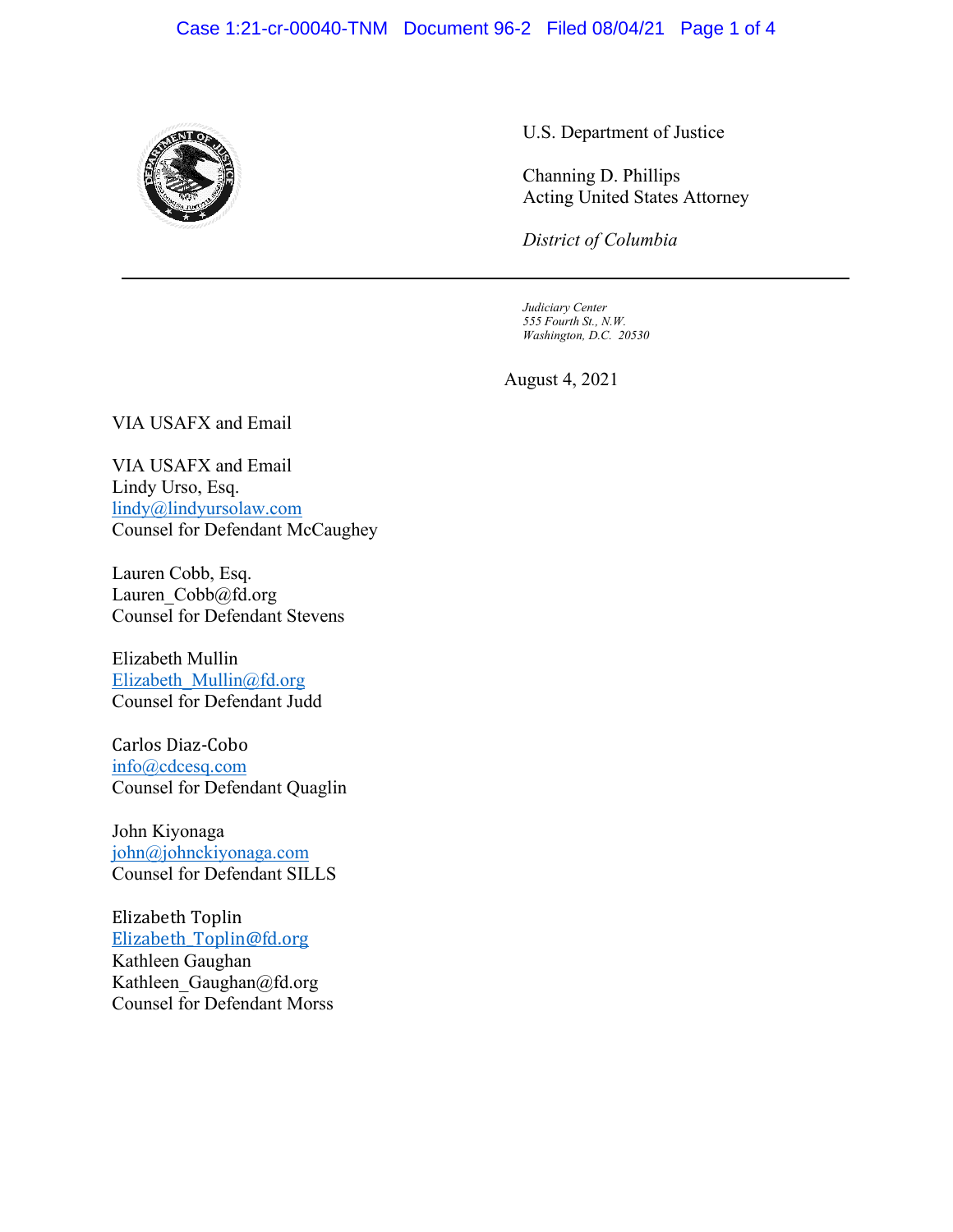Re: *United States v. Patrick McCaughey, Tristan Stevens, Christopher Quaglin, David Judd, Robert Morss, and Geoffrey Sills 21-CR-40 (TNM) - Production 9*

Dear Counsel:

#### **Production 9:**

Pursuant to our discovery obligations, we provided the following files via USAfX on August 4, 2021:

- All of the files listed on the attached index (Exhibit A), which are part of the McCaughey case file.
- All of the files listed on the attached index (Exhibit B), which are part of the Morss case file
- All of the files listed on the attached index (Exhibit B), which are part of the Sills case file
- All of the files listed on the attached index (Exhibit B), which are part of the Stevens case file

## (*As with all files uploaded to USAfX, they automatically delete after 60 days per the automatic retention policy in place. Please download the files before then.)*

Note that all these files and their related physical attachments are currently being formally processed for discovery by the discovery team assigned to the Capitol Riots cases. As such, the same files will be re-produced with bates-stamps at a later date. Nevertheless, we wanted to provide you what we can now as we wait for this processing to be finalized.

We have indicated whether the files are Sensitive or Highly Sensitive pursuant to the Protective Order in the index and in the corresponding folder on USAfx.

Note that even though a file may be listed as being part of only one of particular defendant's file – each of these cases are inter-related and the evidence is often relevant to all defendants. Please review accordingly.

#### **Upcoming Discovery:**

The government anticipates providing another set of BWC footage related to the Lower West Terrace cases within the next few weeks. Again, our understanding is that all of this BWC will be made available once the formal FPD January 6, 2021 discovery platform is online. However, we wanted to provide you what we have identified as being potentially relevant in the meantime.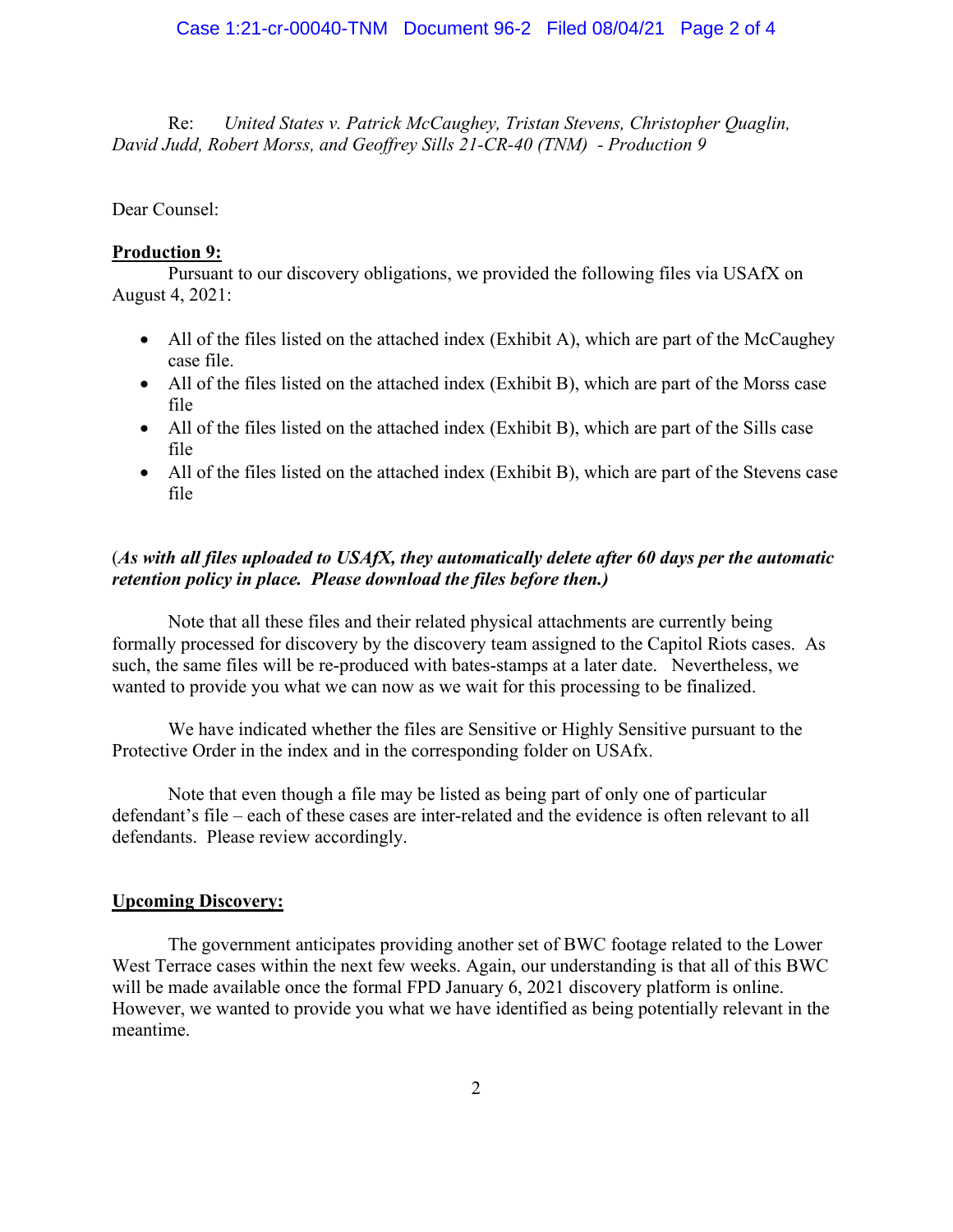Due to the extraordinary nature of the January 6, 2021 Capitol Attack, the government anticipates that a large volume of materials may contain information relevant to this prosecution. These materials may include, but are not limited to, surveillance video, statements of similarly situated defendants, forensic searches of electronic devices and social media accounts of similarly situated defendants, and citizen tips. The government is working to develop a system that will facilitate access to these materials. In the meantime, please let me know if there are any categories of information that you believe are particularly relevant to your client.

Please contact me if you have any issues accessing the information, and to confer regarding pretrial discovery as provided in Fed. R. Crim. P. 16.1.

I recognize the government's discovery obligations under *Brady v. Maryland*, 373 U.S. 83 (1963), its progeny, and Rule 16. I will provide timely disclosure if any such material comes to light. Consistent with *Giglio*, *Ruiz*, and 18 U.S.C. § 3500, I will provide information about government witnesses prior to trial and in compliance with the court's trial management order.

I request reciprocal discovery to the fullest extent provided by Rule 16 of the Federal Rules of Criminal Procedure, including results or reports of any physical or mental examinations, or scientific tests or experiments, and any expert witness summaries. I also request that defendant(s) disclose prior statements of any witnesses defendant(s) intends to call to testify at any hearing or trial. *See* Fed. R. Crim. P. 26.2; *United States v. Nobles*, 422 U.S. 255 (1975). I request that such material be provided on the same basis upon which the government will provide defendant(s) with materials relating to government witnesses.

Additionally, pursuant to Federal Rules of Criminal Procedure 12.1, 12.2, and 12.3, I request that defendant(s) provide the government with the appropriate written notice if defendant(s) plans to use one of the defenses referenced in those rules. Please provide any notice within the time period required by the Rules or allowed by the Court for the filing of any pretrial motions.

I will forward additional discovery as it becomes available. If you have any questions, please feel free to contact me.